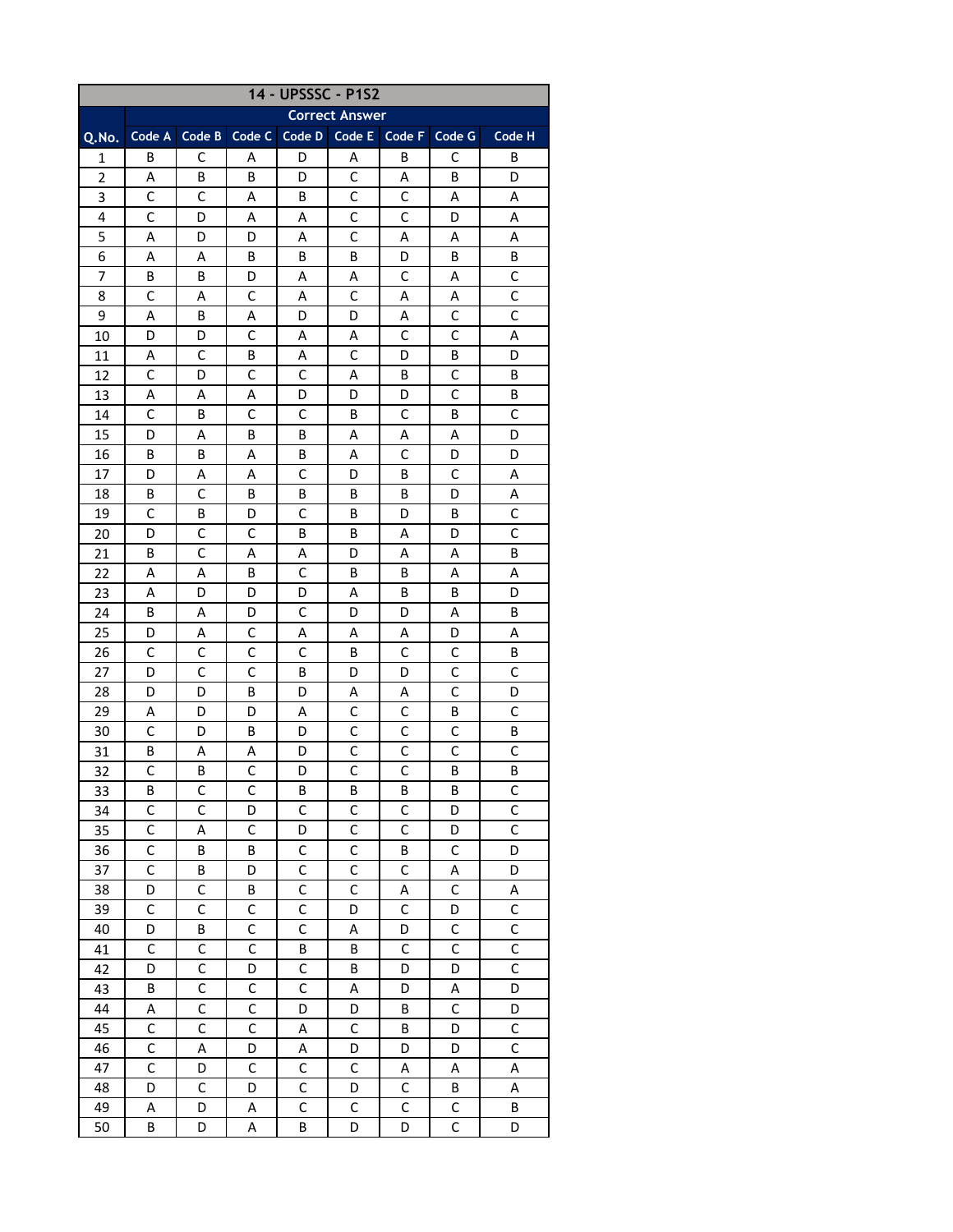| 14 - UPSSSC - P1S2 |                       |              |              |              |             |              |              |                |  |  |
|--------------------|-----------------------|--------------|--------------|--------------|-------------|--------------|--------------|----------------|--|--|
|                    | <b>Correct Answer</b> |              |              |              |             |              |              |                |  |  |
| Q.No.              | Code A                | Code B       | Code C       | Code D       | Code E      | Code F       | Code G       | Code H         |  |  |
| 51                 | C                     | D            | D            | D            | D           | C            | B            | С              |  |  |
| 52                 | D                     | D            | $\mathsf{C}$ | B            | A           | C            | C            | $\mathsf{C}$   |  |  |
| 53                 | D                     | C            | Α            | C            | D           | D            | C            | D              |  |  |
| 54                 | $\mathsf{C}$          | D            | D            | $\mathsf{C}$ | Α           | C            | $\mathsf{C}$ | $\mathsf{C}$   |  |  |
| 55                 | D                     | А            | С            | Α            | В           | D            | D            | D              |  |  |
| 56                 | B                     | D            | D            | С            | A           | D            | D            | В              |  |  |
| 57                 | Α                     | C            | B            | D            | D           | D            | D            | D              |  |  |
| 58                 | Α                     | B            | А            | D            | D           | D            | B            | C              |  |  |
| 59                 | C                     | C            | C            | D            | D           | C            | D            | D              |  |  |
| 60                 | C                     | В            | D            | С            | C           | D            | Α            | D              |  |  |
| 61                 | C                     | D            | С            | С            | B           | Α            | Α            | D              |  |  |
| 62                 | D                     | C            | D            | D            | C           | D            | C            | D              |  |  |
| 63                 | D                     | C            | C            | B            | В           | С            | C            | C              |  |  |
| 64                 | D                     | D            | D            | Α            | D           | B            | $\mathsf{C}$ | D              |  |  |
| 65                 | D                     | Α            | D            | D            | D           | Α            | D            | C              |  |  |
| 66                 | С                     | C            | C            | С            | D           | C            | D            | C              |  |  |
| 67                 | D                     | D            | C            | B            | C           | C            | D            | $\mathsf{C}$   |  |  |
| 68                 | C                     | C            | Α            | C            | D           | Α            | B            | D              |  |  |
| 69                 | D                     | C            | D            | C            | D           | D            | D            | D              |  |  |
| 70                 | D                     | D            | D            | D            | С           | D            | C            | D              |  |  |
| 71                 | C                     | D            | C            | D            | C           | D            | C            | Α              |  |  |
| 72                 | D                     | D            | D            | D            | D           | C            | $\mathsf{C}$ | D              |  |  |
| 73                 | Α                     | D            | D            | D            | D           | $\mathsf{C}$ | Α            | D              |  |  |
| 74                 | $\mathsf{C}$          | D            | B            | B            | B           | Α            | D            | B              |  |  |
| 75                 | B                     | D            | A            | D            | А           | C            | D            | Α              |  |  |
| 76                 | D                     | D            | B            | А            | C           | D            | D            | D              |  |  |
| 77                 | D                     | А            | B            | D            | D           | D            | D            | Α              |  |  |
| 78                 | B                     | B            | D            | D            | C           | B            | Α            | B              |  |  |
| 79                 | $\mathsf C$           | Α            | D            | А            | $\mathsf C$ | B            | B            | $\mathsf{C}$   |  |  |
| 80                 | $\mathsf C$           | $\mathsf C$  | D            | C            | C           | D            | D            | Β              |  |  |
| 81                 | $\mathsf{C}$          | $\mathsf{C}$ | C            | $\mathsf C$  | $\mathsf C$ | $\mathsf C$  | D            | $\mathsf C$    |  |  |
| 82                 | D                     | D            | $\mathsf C$  | $\mathsf C$  | D           | $\mathsf C$  | $\mathsf C$  | $\mathsf{C}$   |  |  |
| 83                 | А                     | C            | C            | D            | С           | D            | D            | D              |  |  |
| 84                 | D                     | $\mathsf C$  | D            | D            | D           | D            | $\mathsf C$  | Α              |  |  |
| 85                 | B                     | B            | $\mathsf C$  | $\mathsf C$  | $\mathsf C$ | B            | $\mathsf C$  | $\mathsf C$    |  |  |
| 86                 | D                     | Α            | B            | B            | A           | $\mathsf{C}$ | A            | А              |  |  |
| 87                 | А                     | $\mathsf C$  | D            | А            | B           | B            | Α            | A              |  |  |
| 88                 | А                     | Α            | B            | B            | Α           | D            | Α            | D              |  |  |
| 89                 | B                     | D            | A            | B            | C           | D            | B            | $\mathsf C$    |  |  |
| 90                 | D                     | B            | B            | B            | B           | А            | $\mathsf C$  | D              |  |  |
| 91                 | А                     | $\mathsf C$  | $\mathsf{C}$ | B            | B           | A            | B            | A              |  |  |
| 92                 | $\mathsf C$           | В            | A            | D            | D           | D            | D            | Α              |  |  |
| 93                 | B                     | А            | B            | A            | B           | A            | B            | $\mathsf C$    |  |  |
| 94                 | $\mathsf C$           | B            | A            | A            | D           | $\mathsf C$  | D            | $\overline{C}$ |  |  |
| 95                 | B                     | B            | A            | D            | D           | B            | B            | Β              |  |  |
| 96                 | А                     | B            | $\mathsf{C}$ | $\mathsf C$  | B           | B            | B            | А              |  |  |
| 97                 | B                     | $\mathsf C$  | $\mathsf C$  | А            | B           | $\mathsf C$  | D            | Α              |  |  |
| 98                 | D                     | D            | D            | Α            | A           | $\mathsf C$  | B            | $\mathsf C$    |  |  |
| 99                 | А                     | А            | Α            | B            | Α           | Α            | $\mathsf C$  | D              |  |  |
| 100                | D                     | В            | B            | С            | B           | $\mathsf C$  | B            | B              |  |  |